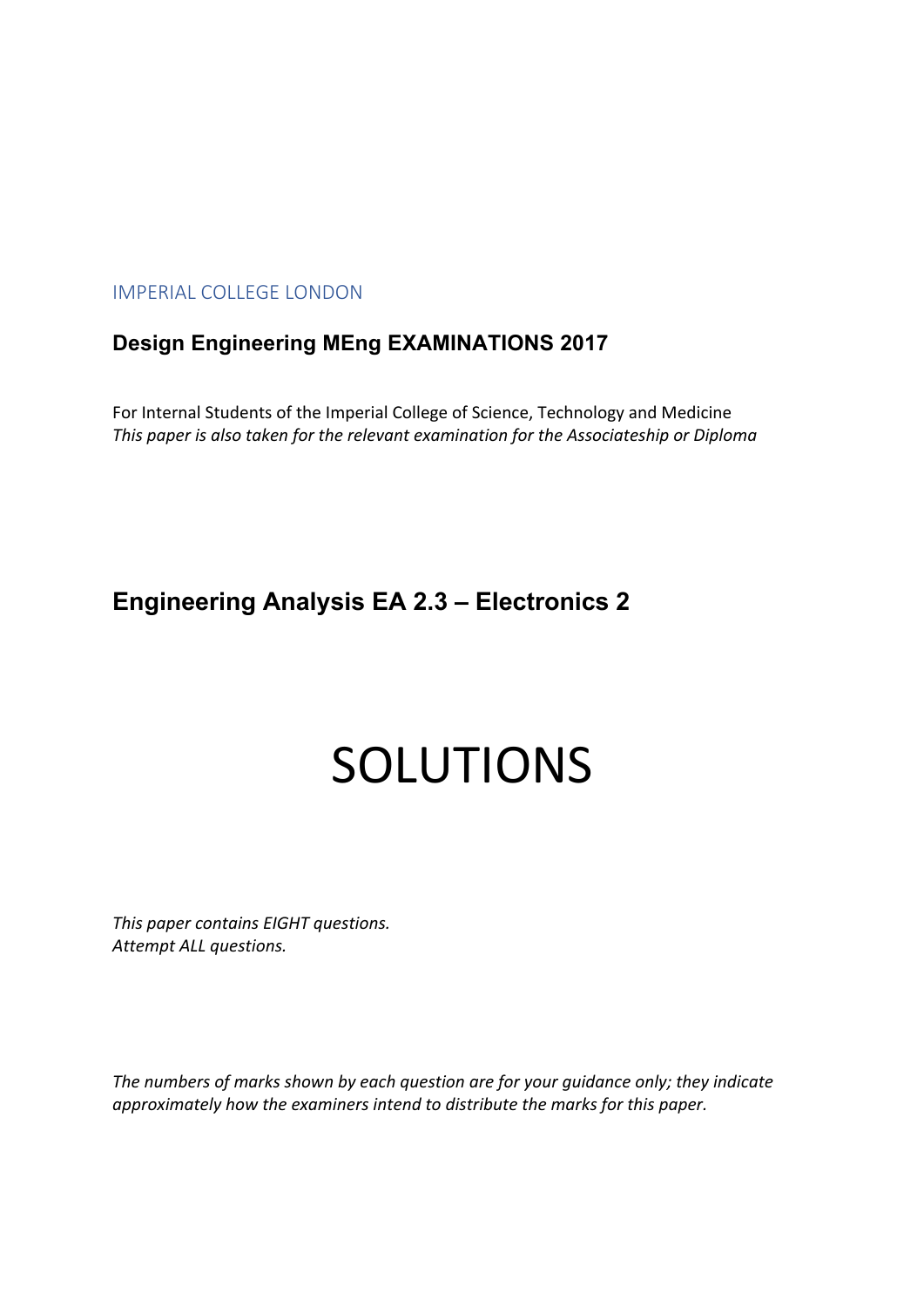#### **SOLUTION to Q1**

This question tests student's understanding of the frequency domain view of signal.

(i) DC value = 2V because the cosine signal has 0 dc.

(ii) The frequency 
$$
f = \frac{100}{2\pi} = 15.92
$$
 Hz. Phase of the signal is 60 degrees.

(iii) 
$$
x(t) = 5 \times \left( e^{-j(100t + \frac{\pi}{3})} + e^{j(100t + \frac{\pi}{3})} \right) + 2
$$
 [2]



Student may give only positive spectrum, which is correct if amplitude is shown as 10. Note that I expect DC component at 2 to be shown. Amplitude of the full spectrum with positive and negative frequency is 5. Phase of pi/3 has no impact on the amplitude spectrum of the signal.

[4]

[2]

 $[4]$ 

Generally, student did well in this in this question. A few people made the mistake of leaving out the bracket in the negative frequency term in part (iii), i.e.  $-j(100t+\frac{\pi}{3})$ . Some students got confused about frequency in rad/sec vs Hz. This is one of easiest questions in the paper.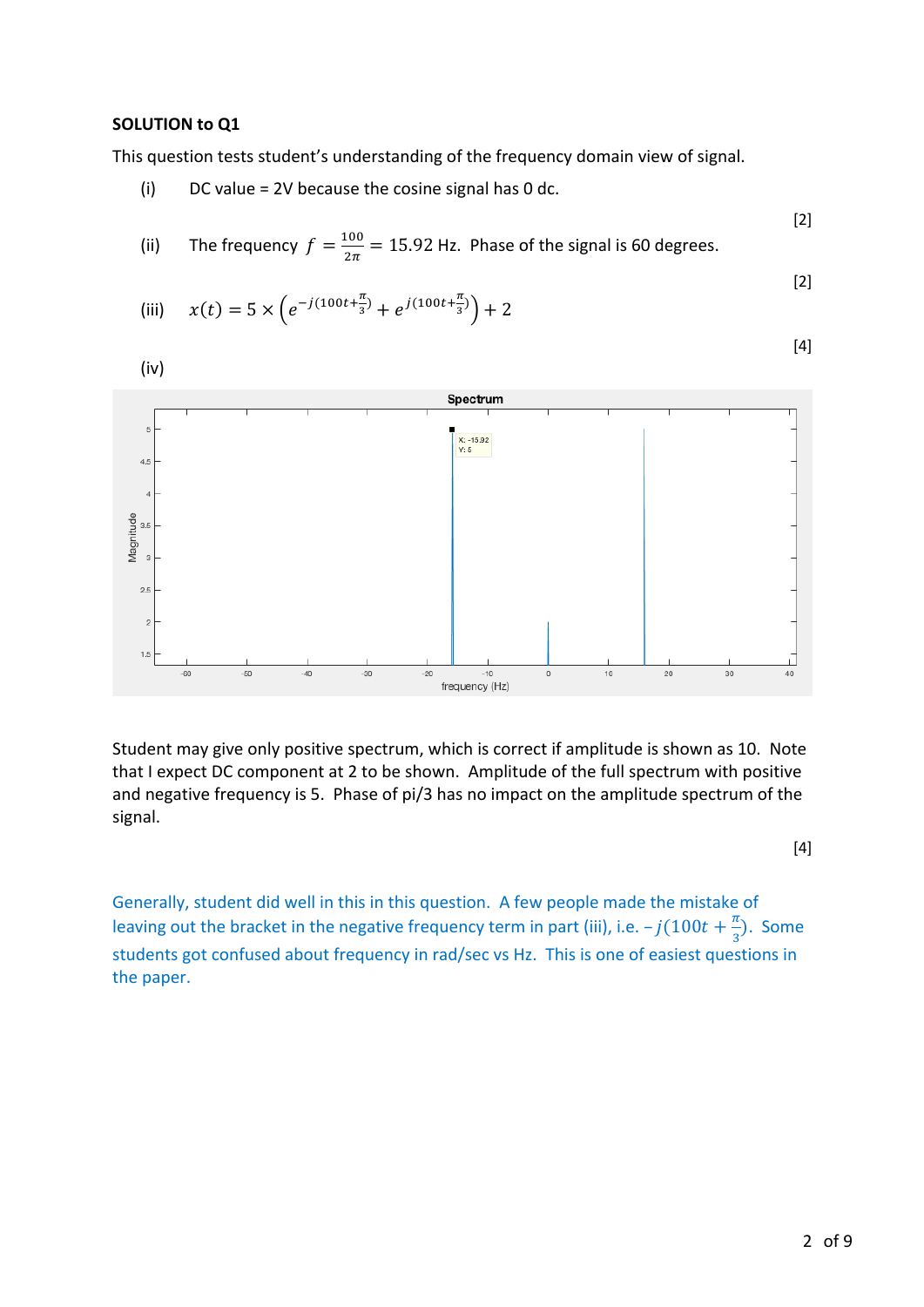#### **SOLUTION to Q2**

This question tests student's understanding of: 1) the Euler formula and the exponential representation of sinusoids; 2) the Sampling theorem and 3) the impact of aliasing.

- (i)  $x(t) = 0.5e^{-j6283t} + 0.5e^{+j6283t}$ 
	- $\omega$  = 6283 rad/sec is the same as 1000Hz. Using Euler's formula,  $x(t) = \cos(2\pi \times 1000t)$ .

Since sampling frequency is 10KHz, Nyquist frequency is half sampling frequency = 5KHz. There is no aliasing. The question asks for one-sided (i.e. only positive frequency) representation. Hence:



$$
\overline{f(i)}
$$

(ii)  $x(t) = 2.5 \sin(11000 \pi t) + 0.4 \cos(3142 t + \pi/9)$ 

 $\omega$  = 11000 $\pi$  rad/sec is the same as 5500Hz. Since the sampling frequency is 5000Hz, this frequency component is aliased back to 4500Hz. The second frequency component is at 500Hz. Hence the spectrum will be: Amplitude



#### **Feedback comments:**

Student scored poorest in this question. Many did not understand the principle of aliasing and how it affects the frequency spectrum. Nyquist frequency is ½ x sampling frequency, and is NOT dependent on the signal frequency.

However, some students scored full marks for this question, demonstrating that this question should be do-able.

[5]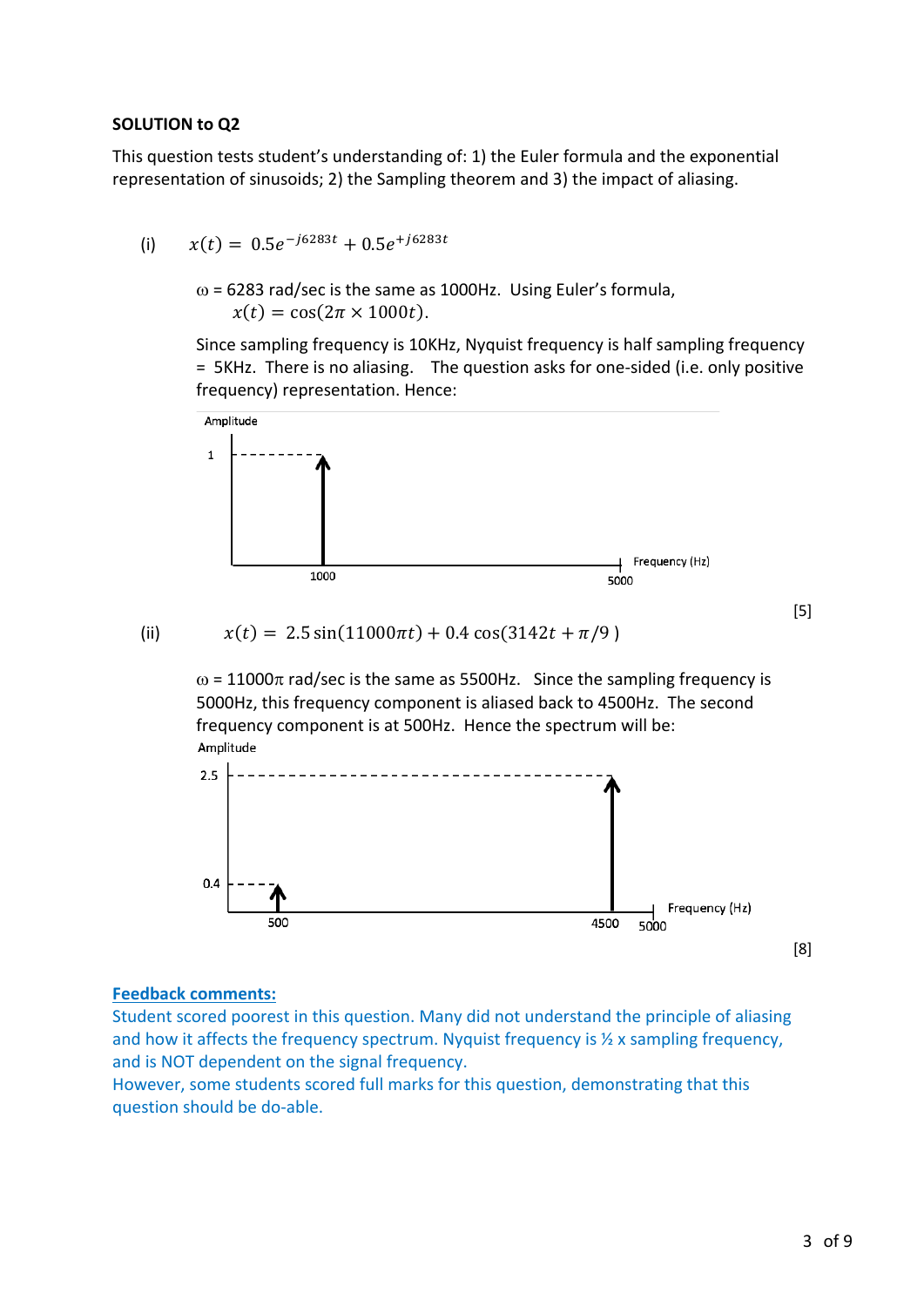#### **SOLUTION to Q3:**

This question tests student's understanding of interrupt vs polling in a real-time embedded system and their advantages and disadvantages. It is mostly BOOKWORK.

Polling is a technique where the status of a variable is tested repeatedly until some condition is satisfied. For example, the time out flag of a timer may be tested until the desired time has elapsed. Then the program falls through the loop and proceed to other instructions. The disadvantage of using polling are:

- 1. The program can only check one status at a time, therefore it is difficult to perform multiple tasks;
- 2. When in a polling loop, the processor is not performing useful computation;
- 3. If the condition being tested is transient, polling may miss detecting that condition (for example, it is like checking if someone is calling you on the phone without a ringer, and you must check periodically and manually);

The advantage is that polling is easy to implement and the behaviour of the program is predictable.

Interrupt is a hardware technique where an event force the processor to stop whatever it is doing and branch off elsewhere to deal with the interruption by executing the interrupt service routine, called a "call back function". Once the interrupt is serviced, the processor return to the main program and continue with its normal execution.

The advantages of using interrupt in an embedded system are:

- 1. It is highly efficient the interrupt service routine is only executed when needed, and there is no polling loop required;
- 2. You can have multiple interrupts, therefore there can be different background tasks which will be dealt with when necessary. It allows multitasking;

The disadvantage of interrupts are that it can cause unpredictable behaviour. An interrupt service routine can itself be interrupted, and this may cause synchronisation errors in the program.

[8]

#### **Feedback comments:**

Some students do not fully understand the meaning of polling and interrupt in a microcontroller. Their answers were often very brief. A few students did not even attempt this question – they are the ones who probably missed the lecture and did not read the notes for this topic. Most students did attempt the question and at least walked away with a few marks.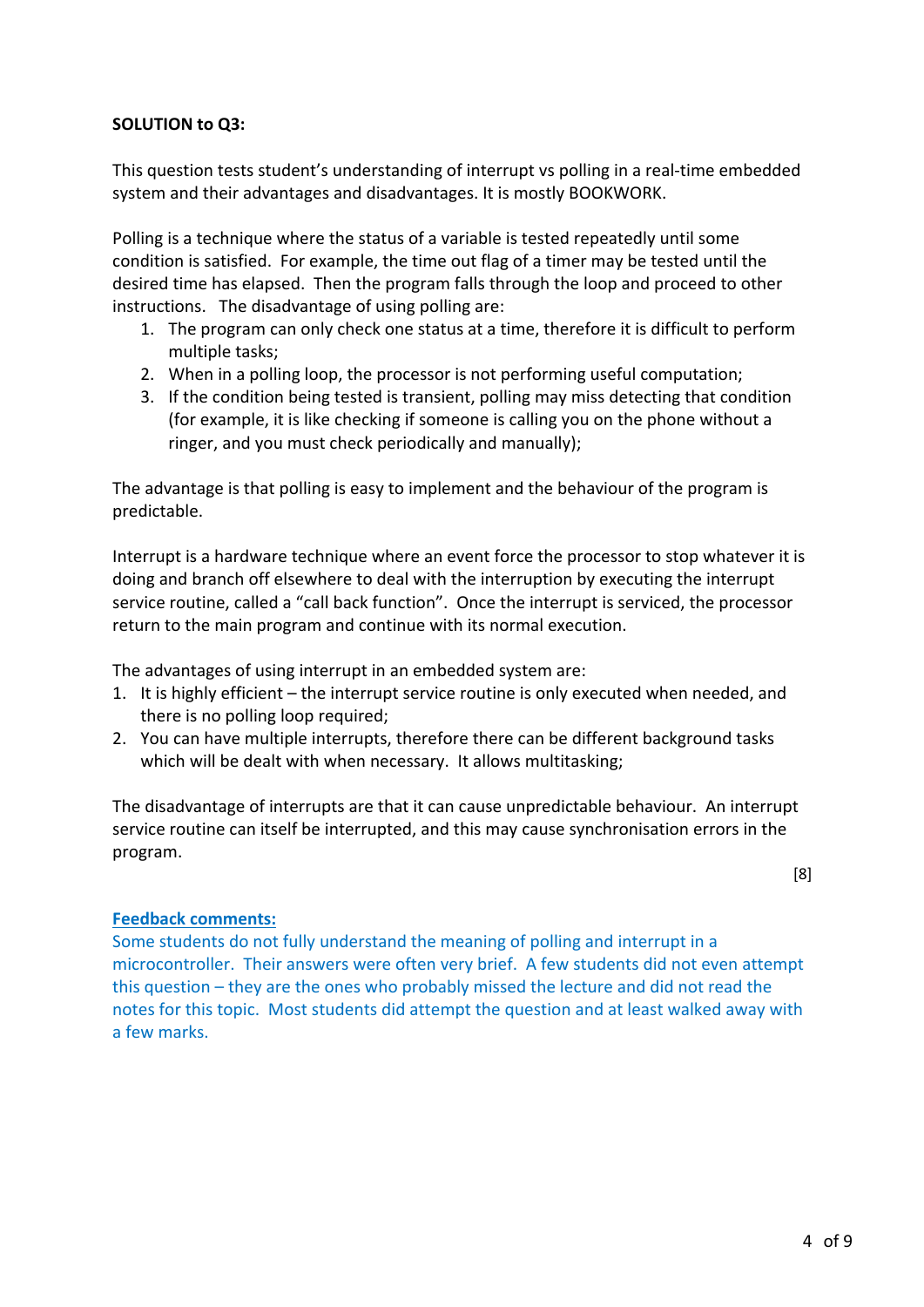#### **SOLUTION to Q4:**

This question tests student's ability to associate physical meaning to a transfer function of a system.

(i)

$$
H(s) = \frac{2600}{s^2 + 10s + 2600} = \frac{2600}{(s - (-5 + j51))(s - (-5 - j51))}
$$

Therefore the system poles are at  $-5 \pm j51$ . Since

$$
H(s) = K \frac{{\omega_0}^2}{s^2 + 2\zeta \omega_0 s + {\omega_0}^2}
$$

and the damping factor is 0.1 and natural frequency is 51 rad/sec.

[8]

#### (ii)

If the system is critically damped,  $\zeta$  = 1. Therefore, the system's transfer function is now:

$$
H(s) = \frac{2600}{s^2 + 102s + 2600}
$$

[4]

#### **Feedback comments:**

Most students very well in this questions. They obviously understood where poles of a system came from and how the coefficients in the denominator polynomial are related to the physical characteristics (such as damping factor and resonant frequency).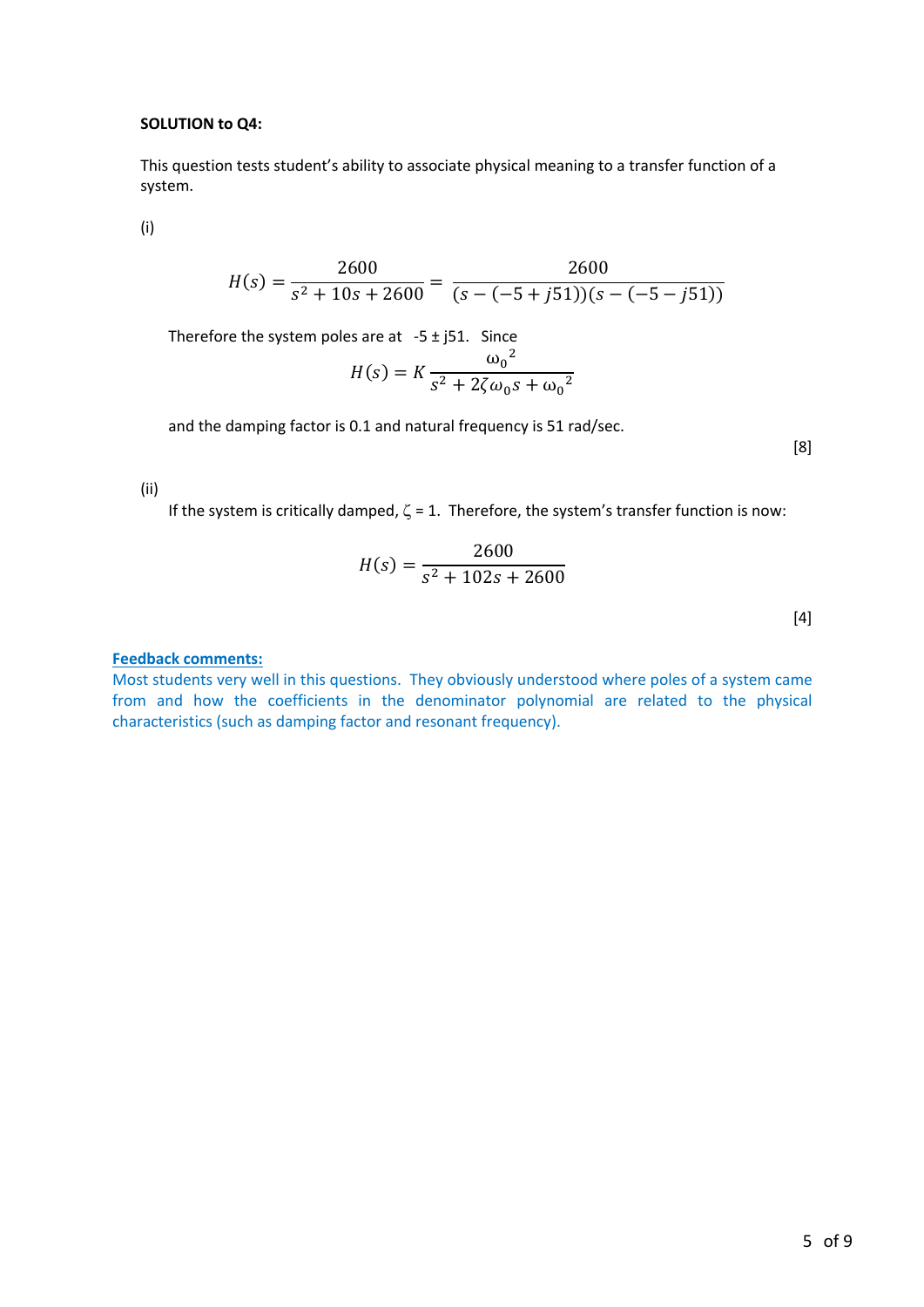#### **SOLUTION to Q5:**

This question tests student's ability to convert a differential equation to an algebraic equation in the form of a transfer function.

$$
(s2 + 6s + 9) Y(s) = (2s + 9)X(s)
$$

Therefore, 
$$
H(s) = \frac{2s+9}{s^2+6s+9}
$$

[6]

### **Feedback comments**:

This is the easiest question of the whole paper and nearly everyone got full marks for this question. Maybe I should have made this question a little bit harder! Only a couple of students did not get the right answer.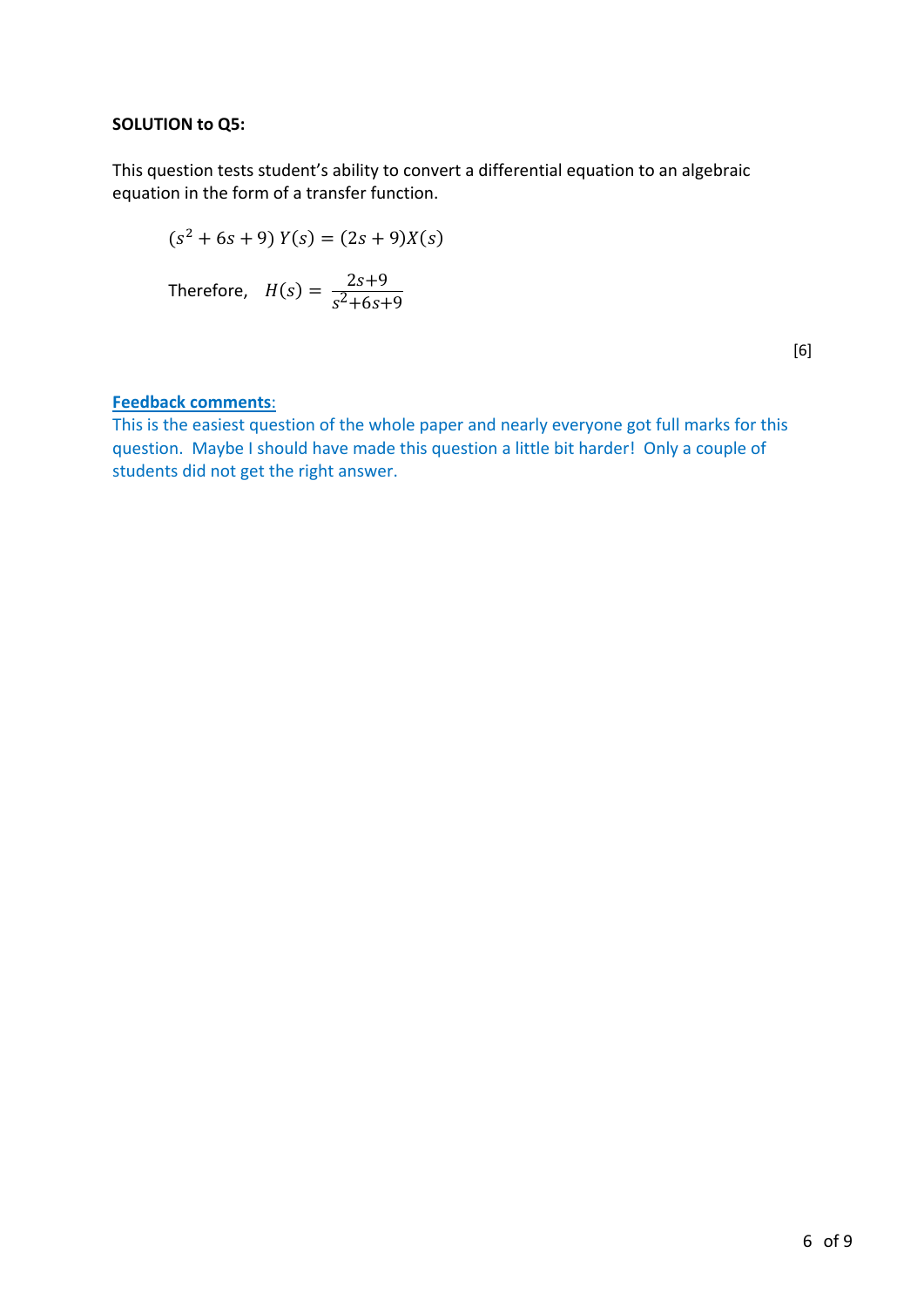#### **SOLUTION to Q6:**

This question tests students understanding of discrete time system specified as a difference equation.

| i 0 1 2 3 4 5 6 7 8 9                                 |  |  |  |  |  |
|-------------------------------------------------------|--|--|--|--|--|
| x[i] 0 1 1 0 0 0 0 0 0 0                              |  |  |  |  |  |
| y[i] 0 1 1.5 0.75 0.375 0.188 0.093 0.047 0.023 0.012 |  |  |  |  |  |

(ii)

 $y[n] - 0.5y[n-1] = x[n]$ 

Take z-transform on both sides:

$$
Y(z) - 0.5z^{-1}Y(z) = X(z)
$$
  
\n
$$
\Rightarrow (1 - 0.5)Y(z) = X(z)
$$

$$
H(z) = \frac{Y(z)}{X(Z)} = \frac{1}{1 - 0.5Z^{-1}} = \frac{Z}{Z - 0.5}
$$
\n[4]

To find the frequency response of this discrete-time system, let  $z = e^{j\Omega}$ :

$$
|H(e^{j\Omega})|^2 = H(e^{j\Omega})H(e^{-j\Omega})
$$
  
= 
$$
\frac{e^{j\Omega}e^{j\Omega}}{(e^{j\Omega} - 0.5)(e^{-j\Omega} - 0.5)}
$$
  
= 
$$
\frac{1}{(1 + 0.25 - 0.5(e^{j\Omega} + e^{-j\Omega}))}
$$
  
= 
$$
\frac{1}{(1.25 - \cos(\Omega))}
$$
  

$$
|H(e^{j\Omega})| = \sqrt{\frac{1}{(1.25 - \cos(\Omega))}}
$$
 [6]

Therefore

#### **Feedback comments:**

Most student can do part (i) and first bit of (ii), but all except a handful could do the frequency response.

[6]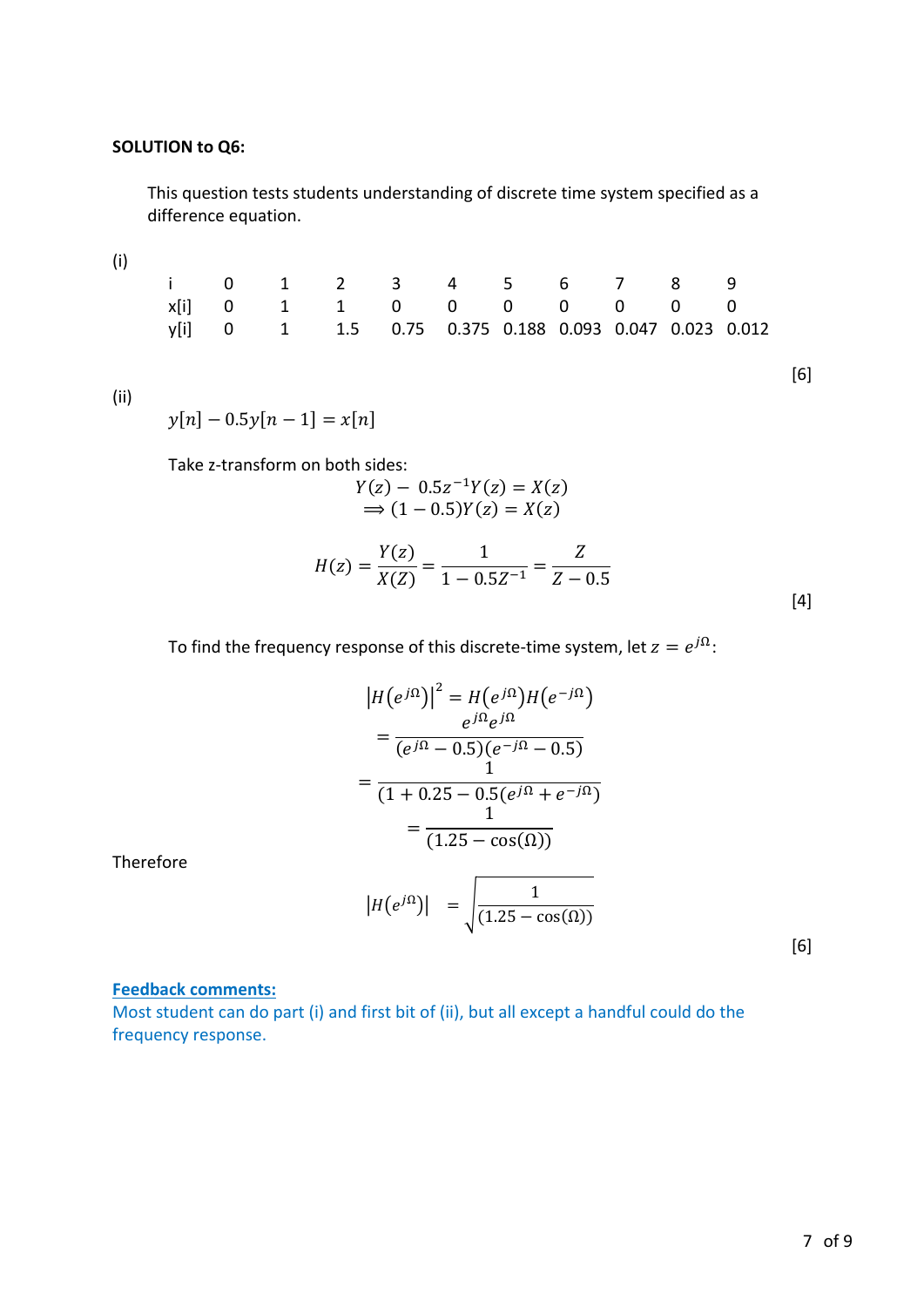#### **SOLUTION to Q7:**

This question tests student's understanding of IMU and how to process signals from accelerometer and gyroscope.

(i) Angle measurements from an accelerometer is inherently noisy because the angle position is derived from acceleration due to gravity. However, if the device is in motion, this angle measurement will also include the acceleration due to the motion. There is no way to tell the two apart. In contrast, the gyroscope measure the rate of change in angle. To obtain angle measurement from the gyroscope reading, we need to integrate the measurement over time. This gives a good angle measurement, but accumulates offset errors. This error manifest itself as a large offset value, also known as drift.

[6]

(ii) The difference equation is:  
\n
$$
p[n] = p[n-1] + \alpha g[n] + (1 - \alpha) a[n]
$$
\n[6]

#### **Feedback comments:**

Part (i) is quite easy – mostly bookwork from the Laboratory experiment. Many just stated that the accelerometer is noisy, without saying where the noise came from. Some also just stated that the gyroscope has high drift, but not explaining what is the cause of this drift voltage.

Most can do part (ii), but a few could not derive the different equation from the system block diagram.